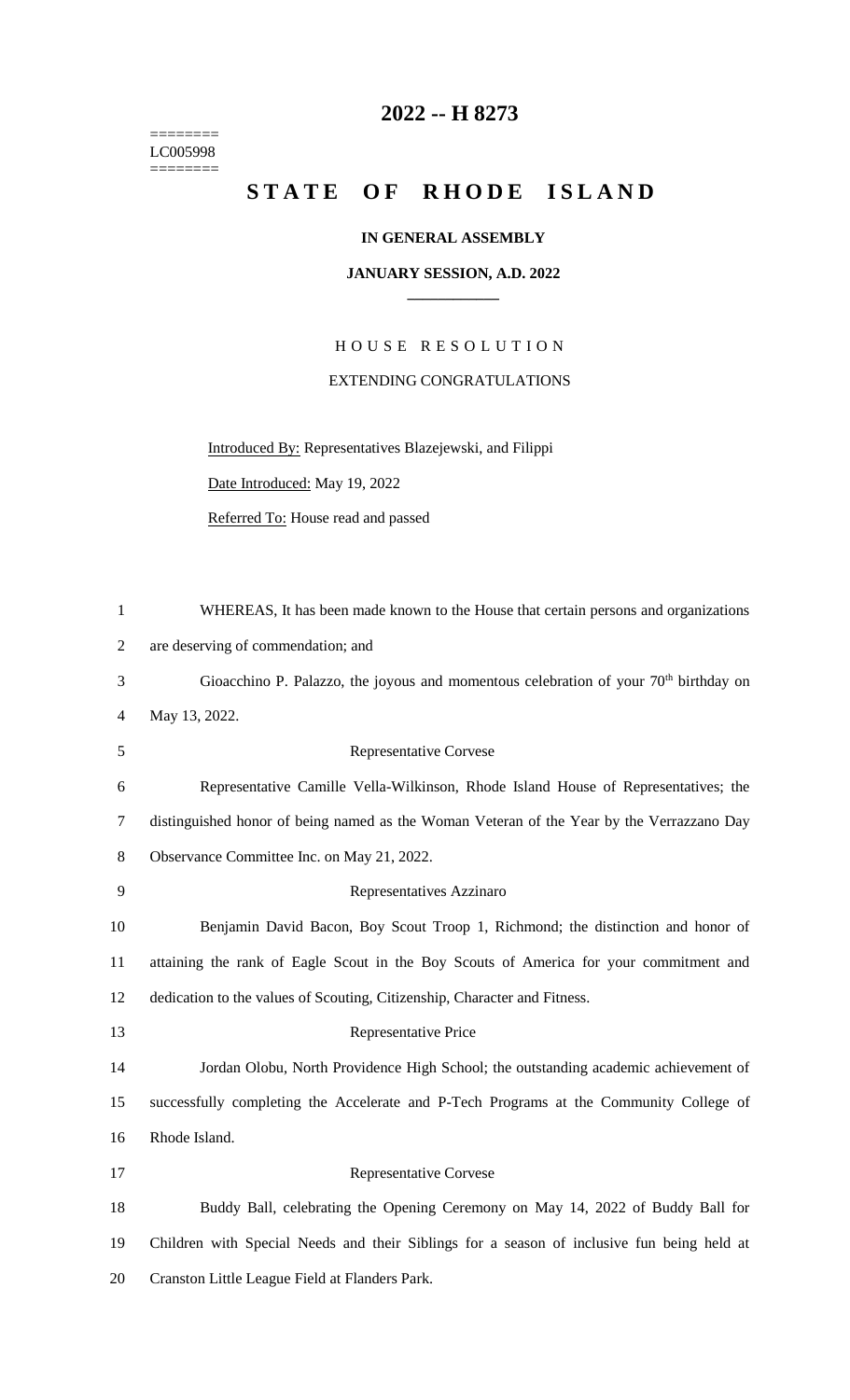| $\mathbf{1}$   | Representative Fenton-Fung                                                                 |
|----------------|--------------------------------------------------------------------------------------------|
| $\mathbf{2}$   | Emma Harrop, Salutatorian, Smithfield High School; the outstanding academic                |
| $\mathfrak{Z}$ | achievement and distinguished honor of being named a Smithfield High School top achieving  |
| $\overline{4}$ | student as the Salutatorian in the Class of 2022.                                          |
| 5              | <b>Representative Newberry</b>                                                             |
| 6              | Andrew A. Ames, Cumberland High School; the distinguished honor and outstanding            |
| $\tau$         | academic achievement of being ranked in the Top 10% of the Cumberland High School Class of |
| 8              | 2022.                                                                                      |
| 9              | Representative Ackerman                                                                    |
| 10             | Paul A. Barlow, Cumberland High School; the distinguished honor and outstanding            |
| 11             | academic achievement of being ranked in the Top 10% of the Cumberland High School Class of |
| 12             | 2022.                                                                                      |
| 13             | Representative Ackerman                                                                    |
| 14             | Jacob R. Bessette, Cumberland High School; the distinguished honor and outstanding         |
| 15             | academic achievement of being ranked in the Top 10% of the Cumberland High School Class of |
| 16             | 2022.                                                                                      |
| 17             | Representative Ackerman                                                                    |
| 18             | Eric G. Bliss, Cumberland High School; the distinguished honor and outstanding             |
| 19             | academic achievement of being ranked in the Top 10% of the Cumberland High School Class of |
| 20             | 2022.                                                                                      |
| 21             | Representative Ackerman                                                                    |
| 22             | Heather J. Bliss, Cumberland High School; the distinguished honor and outstanding          |
| 23             | academic achievement of being ranked in the Top 10% of the Cumberland High School Class of |
| 24             | 2022.                                                                                      |
| 25             | Representative Ackerman                                                                    |
| 26             | Lauren E. Busavage, Cumberland High School; the distinguished honor and outstanding        |
| 27             | academic achievement of being ranked in the Top 10% of the Cumberland High School Class of |
| 28             | 2022.                                                                                      |
| 29             | Representative Ackerman                                                                    |
| 30             | Jennifer S. Carlmark, Cumberland High School; the distinguished honor and outstanding      |
| 31             | academic achievement of being ranked in the Top 10% of the Cumberland High School Class of |
| 32             | 2022.                                                                                      |
| 33             | Representative Ackerman                                                                    |
| 34             | Michael J. Ciolino, Cumberland High School; the distinguished honor and outstanding        |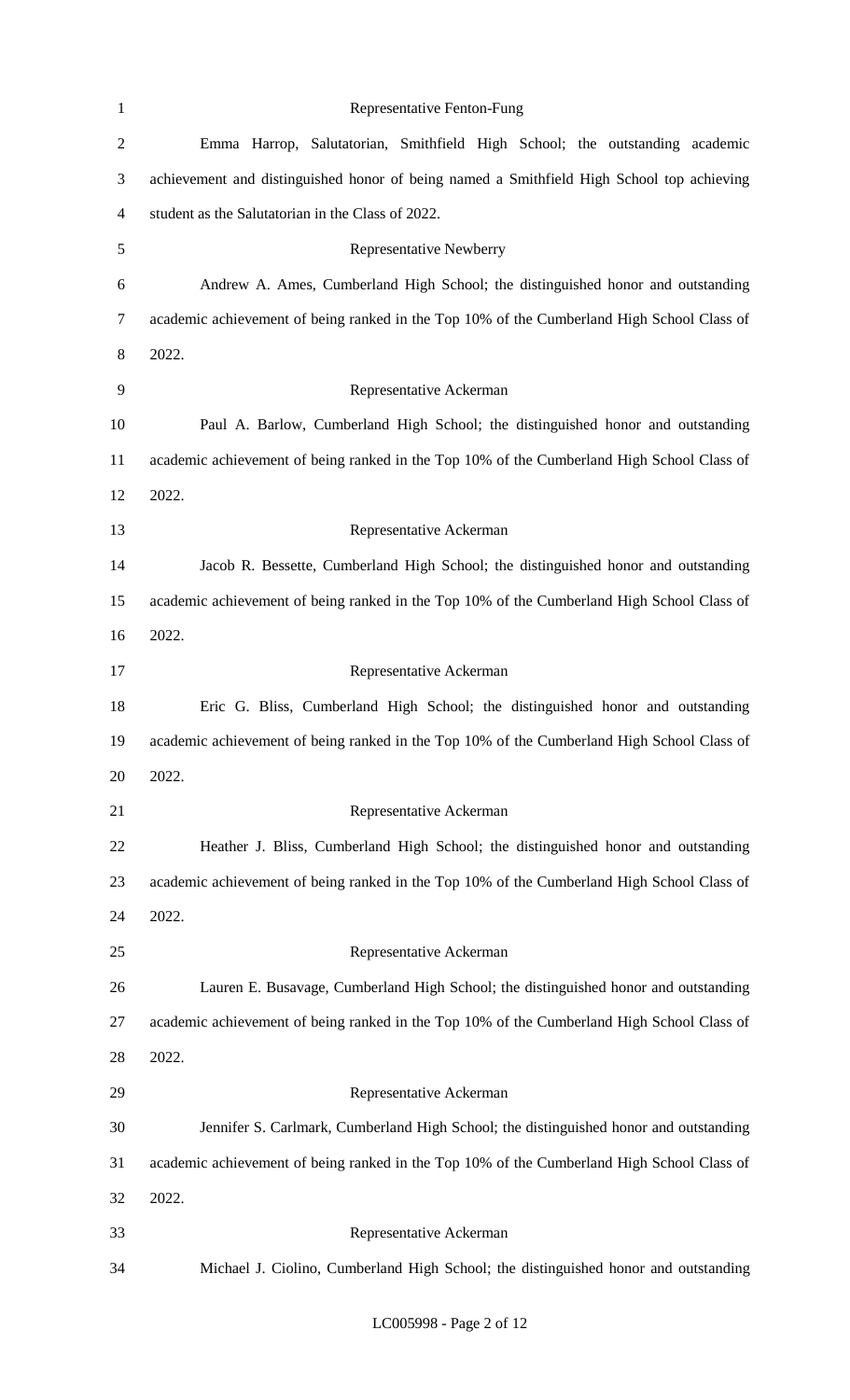| $\mathbf{1}$   | academic achievement of being ranked in the Top 10% of the Cumberland High School Class of |
|----------------|--------------------------------------------------------------------------------------------|
| $\overline{2}$ | 2022.                                                                                      |
| 3              | Representative Ackerman                                                                    |
| 4              | Halle M. Delmore, Cumberland High School; the distinguished honor and outstanding          |
| 5              | academic achievement of being ranked in the Top 10% of the Cumberland High School Class of |
| 6              | 2022.                                                                                      |
| 7              | Representative Ackerman                                                                    |
| 8              | Henry J. Dennen, Cumberland High School; the distinguished honor and outstanding           |
| 9              | academic achievement of being ranked in the Top 10% of the Cumberland High School Class of |
| 10             | 2022.                                                                                      |
| 11             | Representative Ackerman                                                                    |
| 12             | Jasmin L. Dowling, Cumberland High School; the distinguished honor and outstanding         |
| 13             | academic achievement of being ranked in the Top 10% of the Cumberland High School Class of |
| 14             | 2022.                                                                                      |
| 15             | Representative Ackerman                                                                    |
| 16             | Connor R. Enestvedt, Cumberland High School; the distinguished honor and outstanding       |
| 17             | academic achievement of being ranked in the Top 10% of the Cumberland High School Class of |
| 18             | 2022.                                                                                      |
| 19             | Representative Ackerman                                                                    |
| 20             | Brandon M. Ezovski, Cumberland High School; the distinguished honor and outstanding        |
| 21             | academic achievement of being ranked in the Top 10% of the Cumberland High School Class of |
| 22             | 2022.                                                                                      |
| 23             | Representative Ackerman                                                                    |
| 24             | Minal Faheem, Cumberland High School; the distinguished honor and outstanding              |
| 25             | academic achievement of being ranked in the Top 10% of the Cumberland High School Class of |
| 26             | 2022.                                                                                      |
| 27             | Representative Ackerman                                                                    |
| 28             | Jeb W. Gilson, Cumberland High School; the distinguished honor and outstanding             |
| 29             | academic achievement of being ranked in the Top 10% of the Cumberland High School Class of |
| 30             | 2022.                                                                                      |
| 31             | Representative Ackerman                                                                    |
| 32             | India Greene, Cumberland High School; the distinguished honor and outstanding              |
| 33             | academic achievement of being ranked in the Top 10% of the Cumberland High School Class of |
| 34             | 2022.                                                                                      |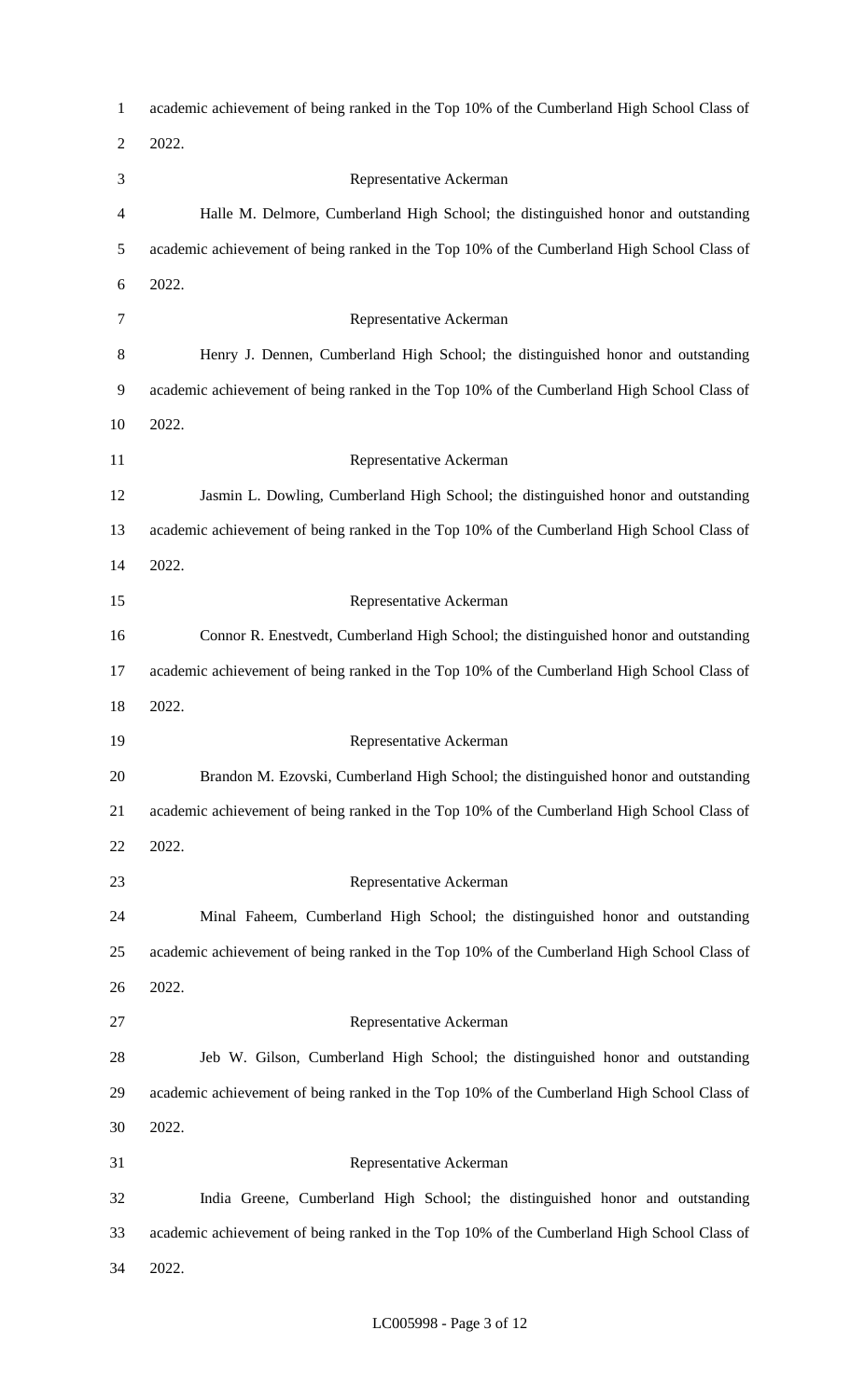| $\mathbf{1}$   | Representative Ackerman                                                                    |
|----------------|--------------------------------------------------------------------------------------------|
| $\mathbf{2}$   | Owen P. Healy, Cumberland High School; the distinguished honor and outstanding             |
| 3              | academic achievement of being ranked in the Top 10% of the Cumberland High School Class of |
| $\overline{4}$ | 2022.                                                                                      |
| 5              | Representative Ackerman                                                                    |
| 6              | Jenna J. Hooper, Cumberland High School; the distinguished honor and outstanding           |
| $\overline{7}$ | academic achievement of being ranked in the Top 10% of the Cumberland High School Class of |
| $8\,$          | 2022.                                                                                      |
| 9              | Representative Ackerman                                                                    |
| 10             | Jaime M. Iglesias-Calle, Cumberland High School; the distinguished honor and               |
| 11             | outstanding academic achievement of being ranked in the Top 10% of the Cumberland High     |
| 12             | School Class of 2022.                                                                      |
| 13             | Representative Ackerman                                                                    |
| 14             | Alexandra E. Jakubiak, Cumberland High School; the distinguished honor and                 |
| 15             | outstanding academic achievement of being ranked in the Top 10% of the Cumberland High     |
| 16             | School Class of 2022.                                                                      |
| 17             | Representative Ackerman                                                                    |
| 18             | Mikel J. Lacroix, Cumberland High School; the distinguished honor and outstanding          |
| 19             | academic achievement of being ranked in the Top 10% of the Cumberland High School Class of |
| 20             | 2022.                                                                                      |
| 21             | Representative Ackerman                                                                    |
| 22             | Taylyn M. Lajoie, Cumberland High School; the distinguished honor and outstanding          |
| 23             | academic achievement of being ranked in the Top 10% of the Cumberland High School Class of |
| 24             | 2022.                                                                                      |
| 25             | Representative Ackerman                                                                    |
| 26             | Emily L. Lanoue, Cumberland High School; the distinguished honor and outstanding           |
| 27             | academic achievement of being ranked in the Top 10% of the Cumberland High School Class of |
| 28             | 2022.                                                                                      |
| 29             | Representative Ackerman                                                                    |
| 30             | Reagan O. Morris, Cumberland High School; the distinguished honor and outstanding          |
| 31             | academic achievement of being ranked in the Top 10% of the Cumberland High School Class of |
| 32             | 2022.                                                                                      |
| 33             | Representative Ackerman                                                                    |
| 34             | Xia M. Myers, Cumberland High School; the distinguished honor and outstanding              |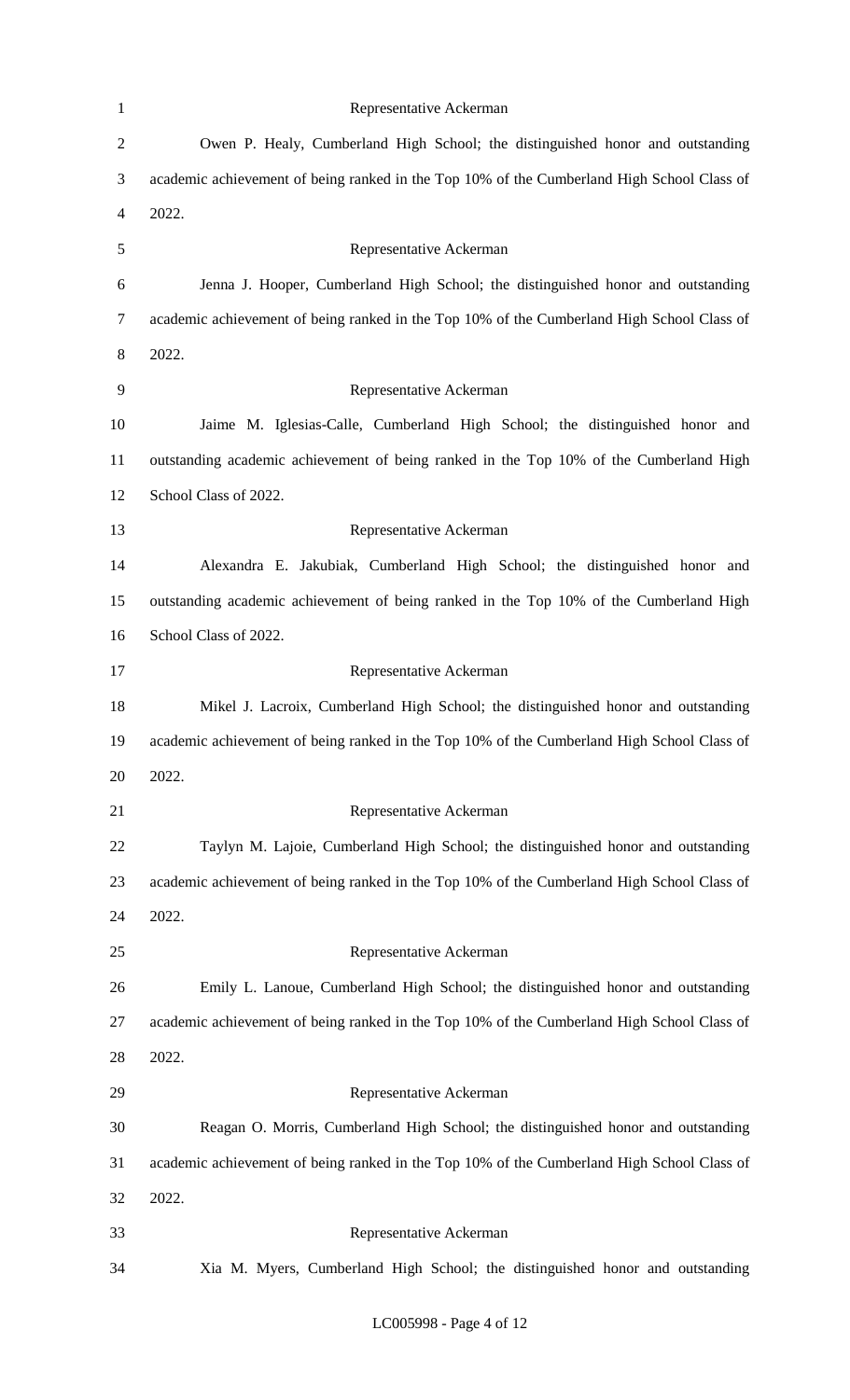| $\mathbf{1}$   | academic achievement of being ranked in the Top 10% of the Cumberland High School Class of |
|----------------|--------------------------------------------------------------------------------------------|
| $\overline{2}$ | 2022.                                                                                      |
| 3              | Representative Ackerman                                                                    |
| 4              | Ava J. Pirri, Cumberland High School; the distinguished honor and outstanding academic     |
| 5              | achievement of being ranked in the Top 10% of the Cumberland High School Class of 2022.    |
| 6              | Representative Ackerman                                                                    |
| 7              | Catherine Shen, Cumberland High School; the distinguished honor and outstanding            |
| 8              | academic achievement of being ranked in the Top 10% of the Cumberland High School Class of |
| 9              | 2022.                                                                                      |
| 10             | Representative Ackerman                                                                    |
| 11             | Megan G. Taylor, Cumberland High School; the distinguished honor and outstanding           |
| 12             | academic achievement of being ranked in the Top 10% of the Cumberland High School Class of |
| 13             | 2022.                                                                                      |
| 14             | Representative Ackerman                                                                    |
| 15             | Jake L. Thurman, Cumberland High School; the distinguished honor and outstanding           |
| 16             | academic achievement of being ranked in the Top 10% of the Cumberland High School Class of |
| 17             | 2022.                                                                                      |
| 18             | Representative Ackerman                                                                    |
| 19             | Aleecya M. Torres, Cumberland High School; the distinguished honor and outstanding         |
| 20             | academic achievement of being ranked in the Top 10% of the Cumberland High School Class of |
| 21             | 2022.                                                                                      |
| 22             | Representative Ackerman                                                                    |
| 23             | Paige K. Vieira, Cumberland High School; the distinguished honor and outstanding           |
| 24             | academic achievement of being ranked in the Top 10% of the Cumberland High School Class of |
| 25             | 2022.                                                                                      |
| 26             | Representative Ackerman                                                                    |
| 27             | Kaitlyn E. Vitkin, Cumberland High School; the distinguished honor and outstanding         |
| 28             | academic achievement of being ranked in the Top 10% of the Cumberland High School Class of |
| 29             | 2022.                                                                                      |
| 30             | Representative Ackerman                                                                    |
| 31             | Rachel S. Walmsley, Cumberland High School; the distinguished honor and outstanding        |
| 32             | academic achievement of being ranked in the Top 10% of the Cumberland High School Class of |
| 33             | 2022.                                                                                      |
| 34             | Representative Ackerman                                                                    |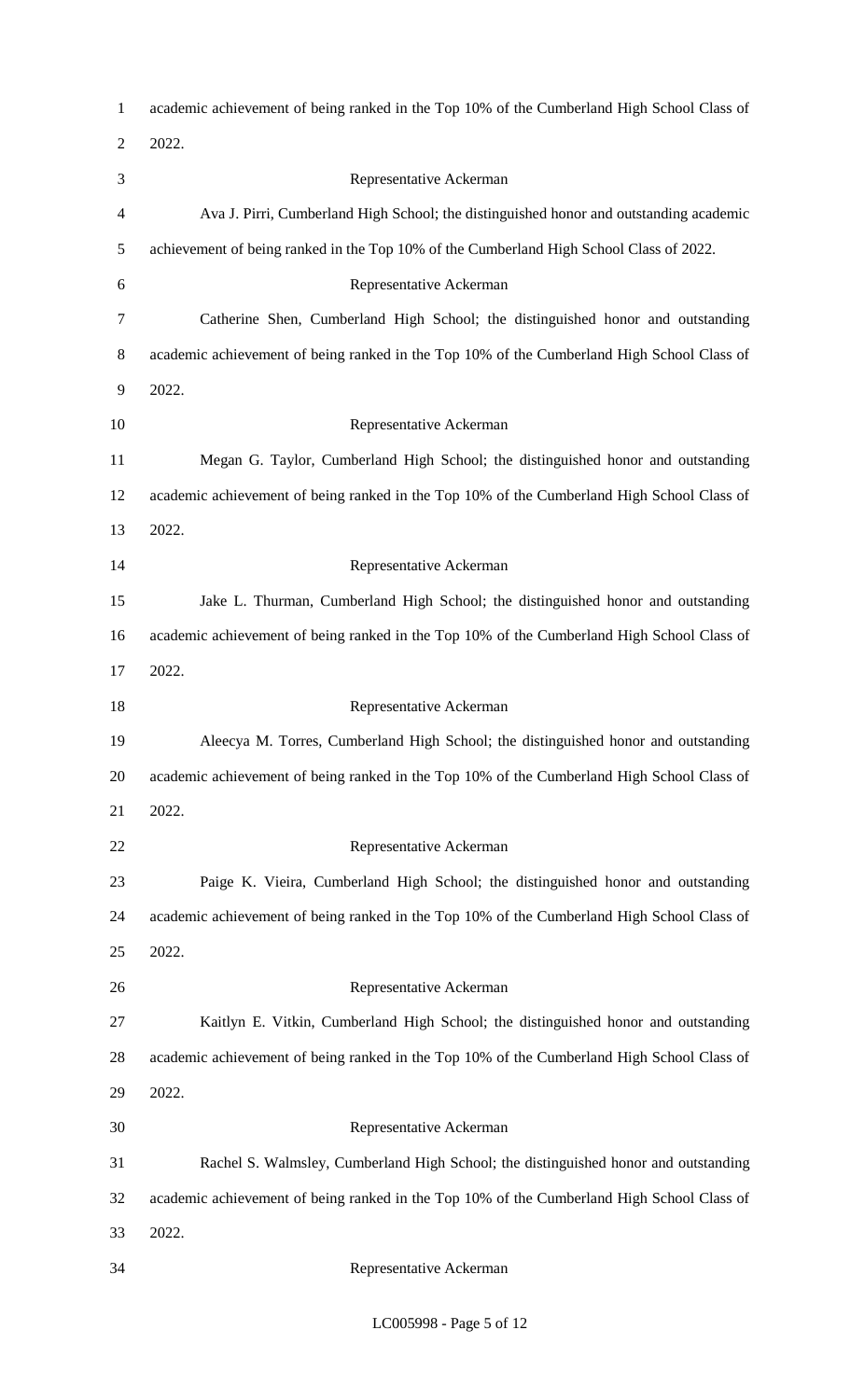| $\mathbf{1}$   | Jolinada Q. Zhang, Cumberland High School; the distinguished honor and outstanding                |
|----------------|---------------------------------------------------------------------------------------------------|
| $\overline{c}$ | academic achievement of being ranked in the Top 10% of the Cumberland High School Class of        |
| 3              | 2022.                                                                                             |
| 4              | Representative Ackerman                                                                           |
| 5              | Sophia C. Ziniti, Cumberland High School; the distinguished honor and outstanding                 |
| 6              | academic achievement of being ranked in the Top 10% of the Cumberland High School Class of        |
| 7              | 2022.                                                                                             |
| 8              | Representative Ackerman                                                                           |
| 9              | CM Sgt. Steven Michal Fratus, Rhode Island Air National Guard; your retirement after              |
| 10             | many years of dedicated and faithful service to the people of the State of Rhode Island and the   |
| 11             | United States of America as a member of the Rhode Island National Guard.                          |
| 12             | Speaker Shekarchi and Representative Azzinaro                                                     |
| 13             | Pat Callahan, Voting Clerk, State of Rhode Island; your many years of dedicated and               |
| 14             | faithful service to the State of Rhode Island and the Rhode Island House of Representatives.      |
| 15             | Representative Azzinaro                                                                           |
| 16             | Ann Marie Deady, Providence Public Schools; your retirement on August 30, 2022 after              |
| 17             | many years of dedicated and faithful service to the students and faculty of the Providence Public |
| 18             | Schools.                                                                                          |
| 19             | Representative O'Brien                                                                            |
| 20             | Emily Adams, North Providence High School; the outstanding academic achievement of                |
| 21             | successfully completing the Accelerate and P-Tech programs at the Community College of Rhode      |
| 22             | Island.                                                                                           |
| 23             | Representative O'Brien                                                                            |
| 24             | Serina Espino, North Providence High School; the outstanding academic achievement of              |
| 25             | successfully completing the Accelerate and P-Tech programs at the Community College of Rhode      |
| 26             | Island.                                                                                           |
| 27             | Representative O'Brien                                                                            |
| 28             | Kiara Medeiros, North Providence High School; the outstanding academic achievement                |
| 29             | of successfully completing the Accelerate and P-Tech programs at the Community College of         |
| 30             | Rhode Island.                                                                                     |
| 31             | Representative O'Brien                                                                            |
| 32             | Jordan Olobri, North Providence High School; the outstanding academic achievement of              |
| 33             | successfully completing the Accelerate and P-Tech programs at the Community College of Rhode      |
| 34             | Island.                                                                                           |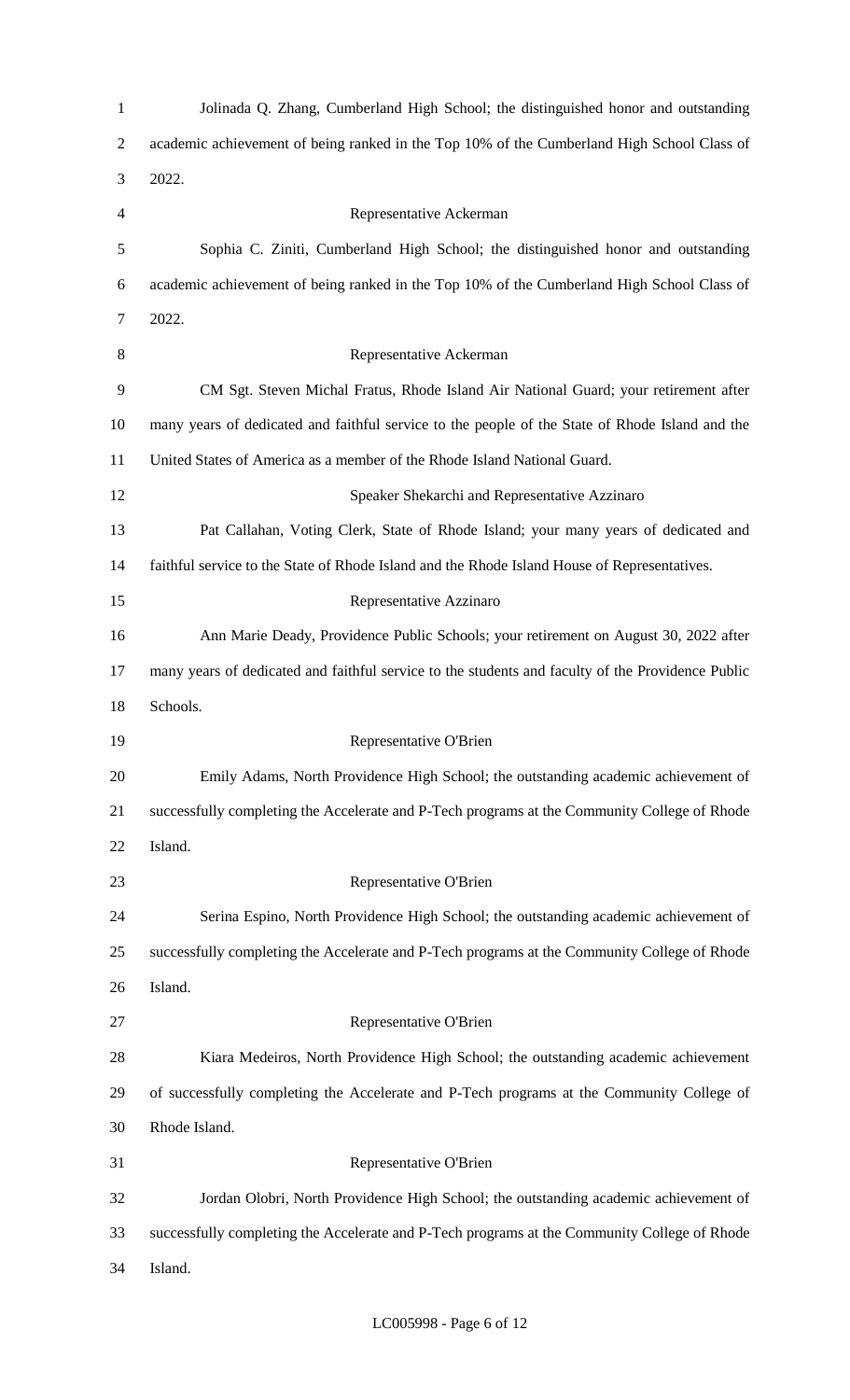| $\mathbf{1}$   | Representative O'Brien                                                                                 |
|----------------|--------------------------------------------------------------------------------------------------------|
| $\mathbf{2}$   | Brianna Pedro, North Providence High School; the outstanding academic achievement of                   |
| 3              | successfully completing the Accelerate and P-Tech programs at the Community College of Rhode           |
| $\overline{4}$ | Island.                                                                                                |
| 5              | Representative O'Brien                                                                                 |
| 6              | Leandhy Williams, North Providence High School; the outstanding academic                               |
| $\tau$         | achievement of successfully completing the Accelerate and P-Tech programs at the Community             |
| $8\,$          | College of Rhode Island.                                                                               |
| $\mathbf{9}$   | Representative O'Brien                                                                                 |
| 10             | Paula Zhuang, North Providence High School; the outstanding academic achievement of                    |
| 11             | successfully completing the Accelerate and P-Tech programs at the Community College of Rhode           |
| 12             | Island.                                                                                                |
| 13             | Representative O'Brien                                                                                 |
| 14             | Alison Parenteau, Cranston High School; the outstanding achievement of attaining High                  |
| 15             | Academic Honors at Cranston High School West.                                                          |
| 16             | Representative Solomon                                                                                 |
| 17             | Paula Zhuang, North Providence High School; the distinguished honor and outstanding                    |
| 18             | academic achievement of being a Senior Gold Medal Winner at the Rhode Island Academic                  |
| 19             | Decathlon Competition.                                                                                 |
| 20             | <b>Representative Corvese</b>                                                                          |
| 21             | Dennis Ray, President and Ceo, East Bay Community Action Program; the distinguished                    |
| 22             | honor of receiving the 2022 Vision Award for your 30 years as a champion, innovator and leader         |
| 23             | in assisting people in need in the State of Rhode Island to reach and achieve their fullest potential. |
| 24             | Speaker Shekarchi                                                                                      |
| 25             | Mary Briden, St. Basil the Great Melkite Catholic Church; your faithful service to the St.             |
| 26             | Basil the Great Melkite Catholic Church Sunday School and your outstanding commitment to               |
| 27             | your cultural heritage and the nurturing of the heart, mind and spirit.                                |
| 28             | Representative McLaughlin                                                                              |
| 29             | Laura Scholz, St. Basil the Great Melkite Catholic Church; your faithful service to the St.            |
| 30             | Basil the Great Melkite Catholic Church Sunday School and your outstanding commitment to               |
| 31             | your cultural heritage and the nurturing of the heart, mind and spirit.                                |
| 32             | Representative McLaughlin                                                                              |
| 33             | Afaf Ashkar, St. Basil the Great Melkite Catholic Church; your faithful service to the St.             |
| 34             | Basil the Great Melkite Catholic Church Sunday School and your outstanding commitment to               |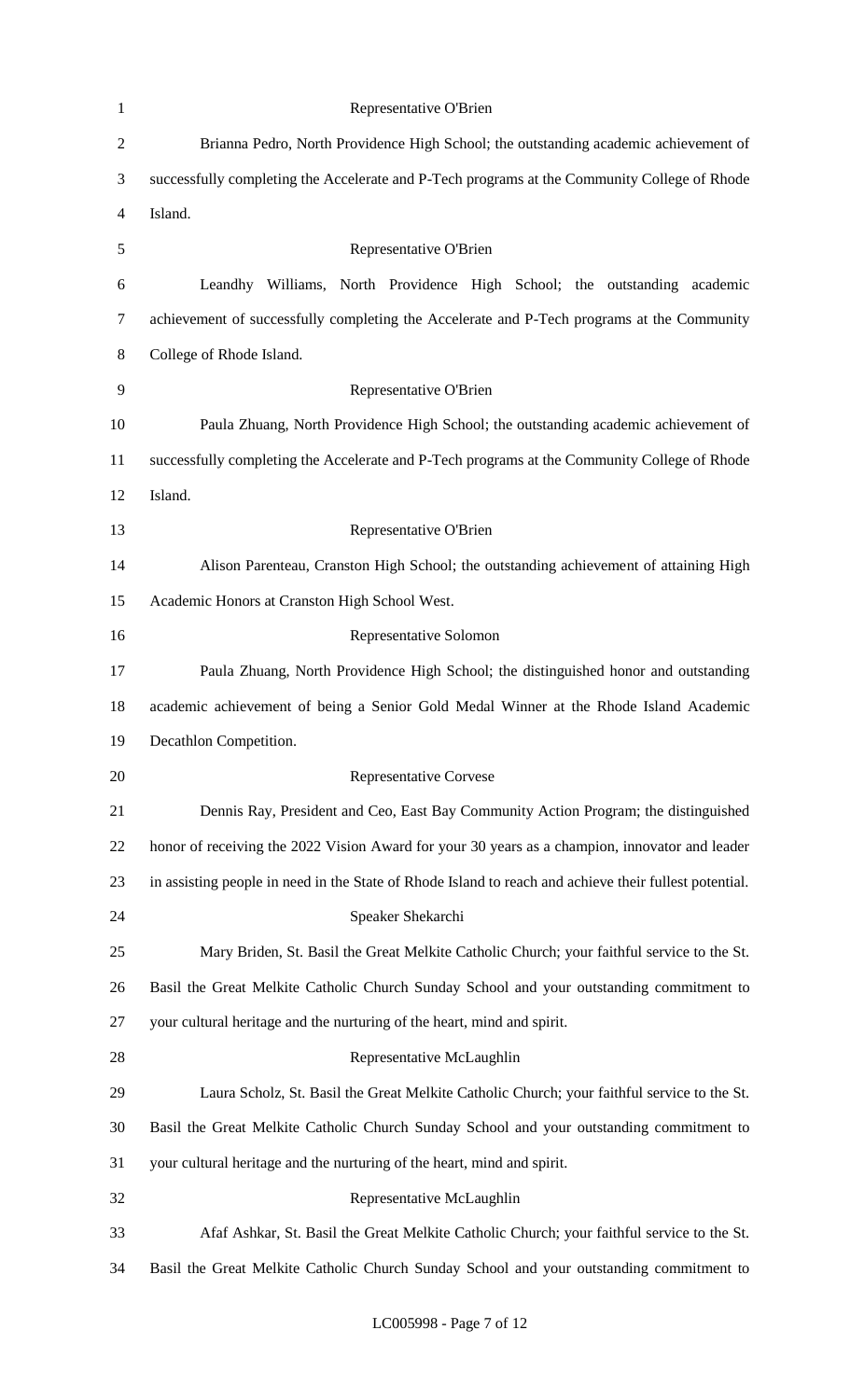| $\mathbf{1}$   | your cultural heritage and the nurturing of the heart, mind and spirit.                      |
|----------------|----------------------------------------------------------------------------------------------|
| $\overline{2}$ | Representative McLaughlin                                                                    |
| 3              | Yolanda Saggal, St. Basil the Great Melkite Catholic Church; your faithful service to the    |
| 4              | St. Basil the Great Melkite Catholic Church Sunday School and your outstanding commitment to |
| 5              | your cultural heritage and the nurturing of the heart, mind and spirit.                      |
| 6              | Representative McLaughlin                                                                    |
| 7              | Christine Barrett, St. Basil the Great Melkite Catholic Church; your faithful service to the |
| 8              | St. Basil the Great Melkite Catholic Church Sunday School and your outstanding commitment to |
| 9              | your cultural heritage and the nurturing of the heart, mind and spirit.                      |
| 10             | Representative McLaughlin                                                                    |
| 11             | Samia Youakim, St. Basil the Great Melkite Catholic Church; your faithful service to the     |
| 12             | St. Basil the Great Melkite Catholic Church Sunday School and your outstanding commitment to |
| 13             | your cultural heritage and the nurturing of the heart, mind and spirit.                      |
| 14             | Representative McLaughlin                                                                    |
| 15             | Joe Massud, St. Basil the Great Melkite Catholic Church; your faithful service to the St.    |
| 16             | Basil the Great Melkite Catholic Church Sunday School and your outstanding commitment to     |
| 17             | your cultural heritage and the nurturing of the heart, mind and spirit.                      |
| 18             | Representative McLaughlin                                                                    |
| 19             | Anna Nassaney, St. Basil the Great Melkite Catholic Church; your faithful service to the     |
| 20             | St. Basil the Great Melkite Catholic Church Sunday School and your outstanding commitment to |
| 21             | your cultural heritage and the nurturing of the heart, mind and spirit.                      |
| 22             | Representative McLaughlin                                                                    |
| 23             | Sami Salloum, St. Basil the Great Melkite Catholic Church; your faithful service to the      |
| 24             | St. Basil the Great Melkite Catholic Church Sunday School and your outstanding commitment to |
| 25             | your cultural heritage and the nurturing of the heart, mind and spirit.                      |
| 26             | Representative McLaughlin                                                                    |
| 27             | Tom Asermerly, St. Basil the Great Melkite Catholic Church; your faithful service to the     |
| 28             | St. Basil the Great Melkite Catholic Church Sunday School and your outstanding commitment to |
| 29             | your cultural heritage and the nurturing of the heart, mind and spirit.                      |
| 30             | Representative McLaughlin                                                                    |
| 31             | Pamela Azar, St. Basil the Great Melkite Catholic Church; your faithful service to the St.   |
| 32             | Basil the Great Melkite Catholic Church Sunday School and your outstanding commitment to     |
| 33             | your cultural heritage and the nurturing of the heart, mind and spirit.                      |
| 34             | Representative McLaughlin                                                                    |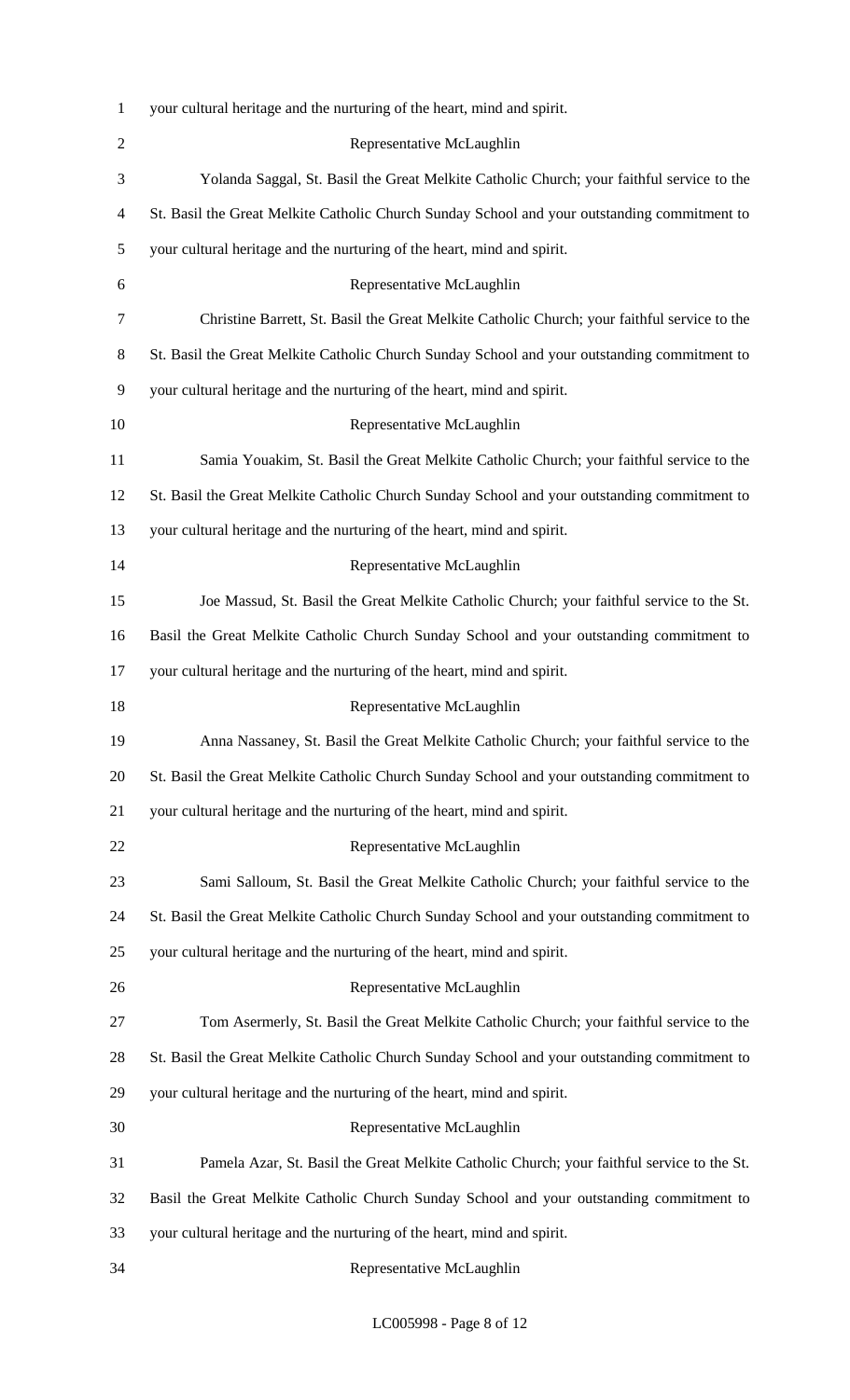| $\mathbf{1}$   | Thomas Soucar, St. Basil the Great Melkite Catholic Church; your faithful service to the      |
|----------------|-----------------------------------------------------------------------------------------------|
| $\overline{2}$ | St. Basil the Great Melkite Catholic Church Sunday School and your outstanding commitment to  |
| 3              | your cultural heritage and the nurturing of the heart, mind and spirit.                       |
| $\overline{4}$ | Representative McLaughlin                                                                     |
| 5              | Dr. Anthony Azar, St. Basil the Great Melkite Catholic Church; your faithful service to       |
| 6              | the St. Basil the Great Melkite Catholic Church Sunday School and your outstanding commitment |
| $\tau$         | to your cultural heritage and the nurturing of the heart, mind and spirit.                    |
| 8              | Representative McLaughlin                                                                     |
| 9              | Deacon Dr. Gilbert Altongy, St. Basil the Great Melkite Catholic Church; your faithful        |
| 10             | service to the St. Basil the Great Melkite Catholic Church Sunday School and your outstanding |
| 11             | commitment to your cultural heritage and the nurturing of the heart, mind and spirit.         |
| 12             | Representative McLaughlin                                                                     |
| 13             | James Proctor, St. Basil the Great Melkite Catholic Church; your faithful service to the      |
| 14             | St. Basil the Great Melkite Catholic Church Sunday School and your outstanding commitment to  |
| 15             | your cultural heritage and the nurturing of the heart, mind and spirit.                       |
| 16             | Representative McLaughlin                                                                     |
| 17             | Charles Tager, St. Basil the Great Melkite Catholic Church; your faithful service to the      |
| 18             | St. Basil the Great Melkite Catholic Church Sunday School and your outstanding commitment to  |
| 19             | your cultural heritage and the nurturing of the heart, mind and spirit.                       |
| 20             | Representative McLaughlin                                                                     |
| 21             | Samir Boudjouk, St. Basil the Great Melkite Catholic Church; your faithful service to the     |
| 22             | St. Basil the Great Melkite Catholic Church Sunday School and your outstanding commitment to  |
| 23             | your cultural heritage and the nurturing of the heart, mind and spirit.                       |
| 24             | Representative McLaughlin                                                                     |
| 25             | George Ghazel, St. Basil the Great Melkite Catholic Church; your faithful service to the      |
| 26             | St. Basil the Great Melkite Catholic Church Sunday School and your outstanding commitment to  |
| 27             | your cultural heritage and the nurturing of the heart, mind and spirit.                       |
| 28             | Representative McLaughlin                                                                     |
| 29             | Nancy Toubia, St. Basil the Great Melkite Catholic Church; your faithful service to the       |
| 30             | St. Basil the Great Melkite Catholic Church Sunday School and your outstanding commitment to  |
| 31             | your cultural heritage and the nurturing of the heart, mind and spirit.                       |
| 32             | Representative McLaughlin                                                                     |
| 33             | Jessica Cavallini, St. Basil the Great Melkite Catholic Church; your faithful service to the  |
| 34             | St. Basil the Great Melkite Catholic Church Sunday School and your outstanding commitment to  |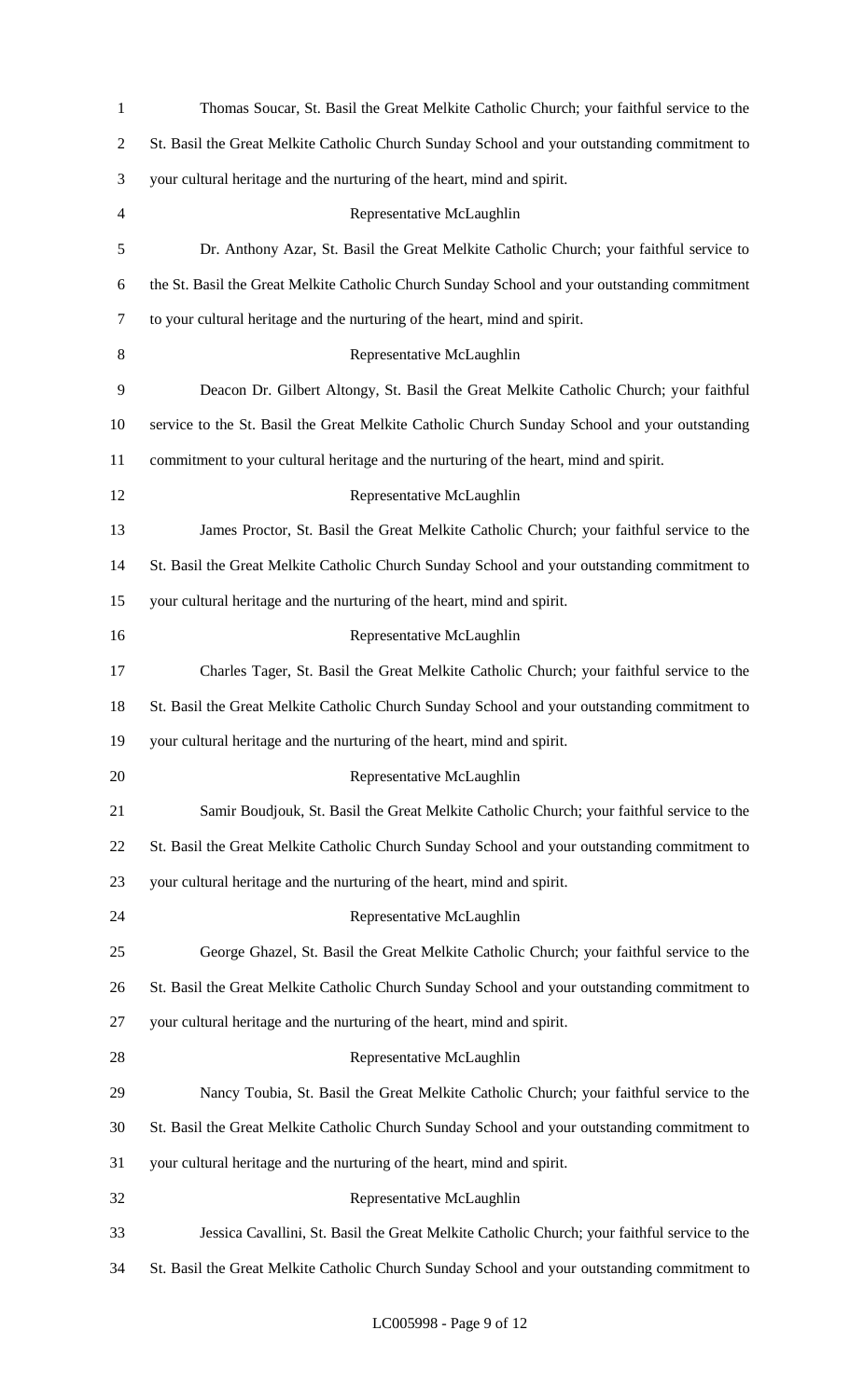| $\mathbf{1}$   | your cultural heritage and the nurturing of the heart, mind and spirit.                       |
|----------------|-----------------------------------------------------------------------------------------------|
| $\overline{2}$ | Representative McLaughlin                                                                     |
| 3              | Krstel Alam, St. Basil the Great Melkite Catholic Church; your faithful service to the St.    |
| 4              | Basil the Great Melkite Catholic Church Sunday School and your outstanding commitment to      |
| 5              | your cultural heritage and the nurturing of the heart, mind and spirit.                       |
| 6              | Representative McLaughlin                                                                     |
| 7              | Alexia Boudjouk, St. Basil the Great Melkite Catholic Church; your faithful service to        |
| 8              | the St. Basil the Great Melkite Catholic Church Sunday School and your outstanding commitment |
| 9              | to your cultural heritage and the nurturing of the heart, mind and spirit.                    |
| 10             | Representative McLaughlin                                                                     |
| 11             | Saif Joseph, St. Basil the Great Melkite Catholic Church; your faithful service to the St.    |
| 12             | Basil the Great Melkite Catholic Church Sunday School and your outstanding commitment to      |
| 13             | your cultural heritage and the nurturing of the heart, mind and spirit.                       |
| 14             | Representative McLaughlin                                                                     |
| 15             | Adrew Alchihed, St. Basil the Great Melkite Catholic Church; your faithful service to the     |
| 16             | St. Basil the Great Melkite Catholic Church Sunday School and your outstanding commitment to  |
| 17             | your cultural heritage and the nurturing of the heart, mind and spirit.                       |
| 18             | Representative McLaughlin                                                                     |
| 19             | Teresa Darazi, St. Basil the Great Melkite Catholic Church; your faithful service to the      |
| 20             | St. Basil the Great Melkite Catholic Church Sunday School and your outstanding commitment to  |
| 21             | your cultural heritage and the nurturing of the heart, mind and spirit.                       |
| 22             | Representative McLaughlin                                                                     |
| 23             | Meshlin Alam, St. Basil the Great Melkite Catholic Church; your faithful service to the       |
| 24             | St. Basil the Great Melkite Catholic Church Sunday School and your outstanding commitment to  |
| 25             | your cultural heritage and the nurturing of the heart, mind and spirit.                       |
| 26             | Representative McLaughlin                                                                     |
| 27             | Eliana Boghos, St. Basil the Great Melkite Catholic Church; your faithful service to the      |
| 28             | St. Basil the Great Melkite Catholic Church Sunday School and your outstanding commitment to  |
| 29             | your cultural heritage and the nurturing of the heart, mind and spirit.                       |
| 30             | Representative McLaughlin                                                                     |
| 31             | Joelle Madour, St. Basil the Great Melkite Catholic Church; your faithful service to the      |
| 32             | St. Basil the Great Melkite Catholic Church Sunday School and your outstanding commitment to  |
| 33             | your cultural heritage and the nurturing of the heart, mind and spirit.                       |
| 34             | Representative McLaughlin                                                                     |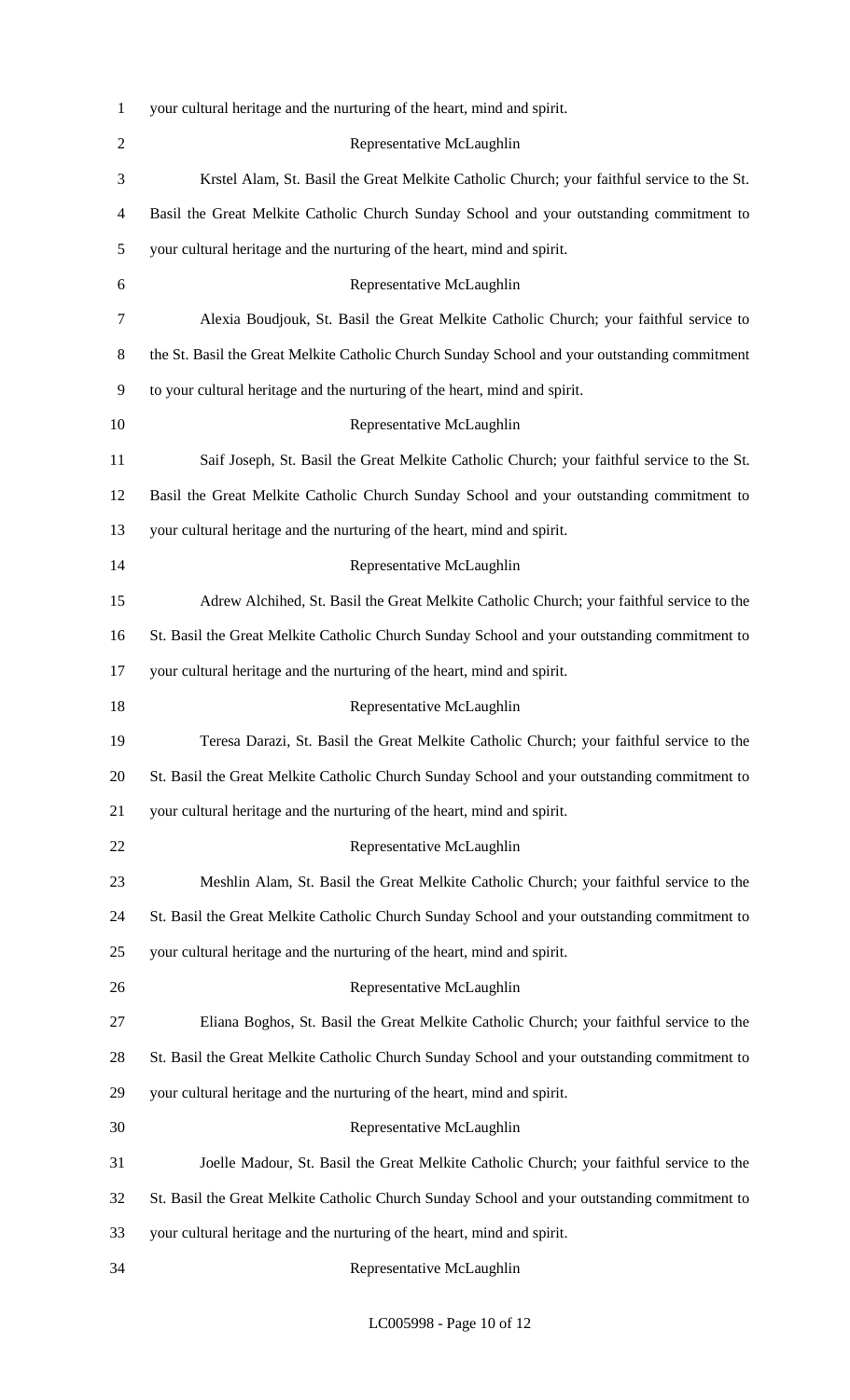| $\mathbf{1}$   | Sama Joseph, St. Basil the Great Melkite Catholic Church; your faithful service to the St.       |
|----------------|--------------------------------------------------------------------------------------------------|
| $\overline{c}$ | Basil the Great Melkite Catholic Church Sunday School and your outstanding commitment to         |
| 3              | your cultural heritage and the nurturing of the heart, mind and spirit.                          |
| 4              | Representative McLaughlin                                                                        |
| 5              | Leila Toubia, St. Basil the Great Melkite Catholic Church; your faithful service to the St.      |
| 6              | Basil the Great Melkite Catholic Church Sunday School and your outstanding commitment to         |
| 7              | your cultural heritage and the nurturing of the heart, mind and spirit.                          |
| 8              | Representative McLaughlin                                                                        |
| 9              | Maream Franis, St. Basil the Great Melkite Catholic Church; your faithful service to the         |
| 10             | St. Basil the Great Melkite Catholic Church Sunday School and your outstanding commitment to     |
| 11             | your cultural heritage and the nurturing of the heart, mind and spirit.                          |
| 12             | Representative McLaughlin                                                                        |
| 13             | Lauren Azmy, St. Basil the Great Melkite Catholic Church; your faithful service to the           |
| 14             | St. Basil the Great Melkite Catholic Church Sunday School and your outstanding commitment to     |
| 15             | your cultural heritage and the nurturing of the heart, mind and spirit.                          |
| 16             | Representative McLaughlin                                                                        |
| 17             | Sythia Khoury, St. Basil the Great Melkite Catholic Church; your faithful service to the         |
| 18             | St. Basil the Great Melkite Catholic Church Sunday School and your outstanding commitment to     |
| 19             | your cultural heritage and the nurturing of the heart, mind and spirit.                          |
| 20             | Representative McLaughlin                                                                        |
| 21             | George Boudjouk, St. Basil the Great Melkite Catholic Church; your faithful service to           |
| 22             | the St. Basil the Great Melkite Catholic Church Sunday School and your outstanding commitment    |
| 23             | to your cultural heritage and the nurturing of the heart, mind and spirit.                       |
| 24             | Representative McLaughlin                                                                        |
| 25             | Jess Boudjouk, St. Basil the Great Melkite Catholic Church; your faithful service to the         |
| 26             | St. Basil the Great Melkite Catholic Church Sunday School and your outstanding commitment to     |
| 27             | your cultural heritage and the nurturing of the heart, mind and spirit.                          |
| 28             | Representative McLaughlin                                                                        |
| 29             | Hon Thomas Lazieh, Chairman, Parish Advisory Council, St. Basil the Great Melkite                |
| 30             | Catholic Church; your faithful service to the St. Basil the Great Melkite Catholic Church Sunday |
| 31             | School and your outstanding commitment to your cultural heritage and the nurturing of the heart, |
| 32             | mind and spirit.                                                                                 |
| 33             | Representative McLaughlin                                                                        |
| 34             | NOW, THEREFORE BE IT                                                                             |